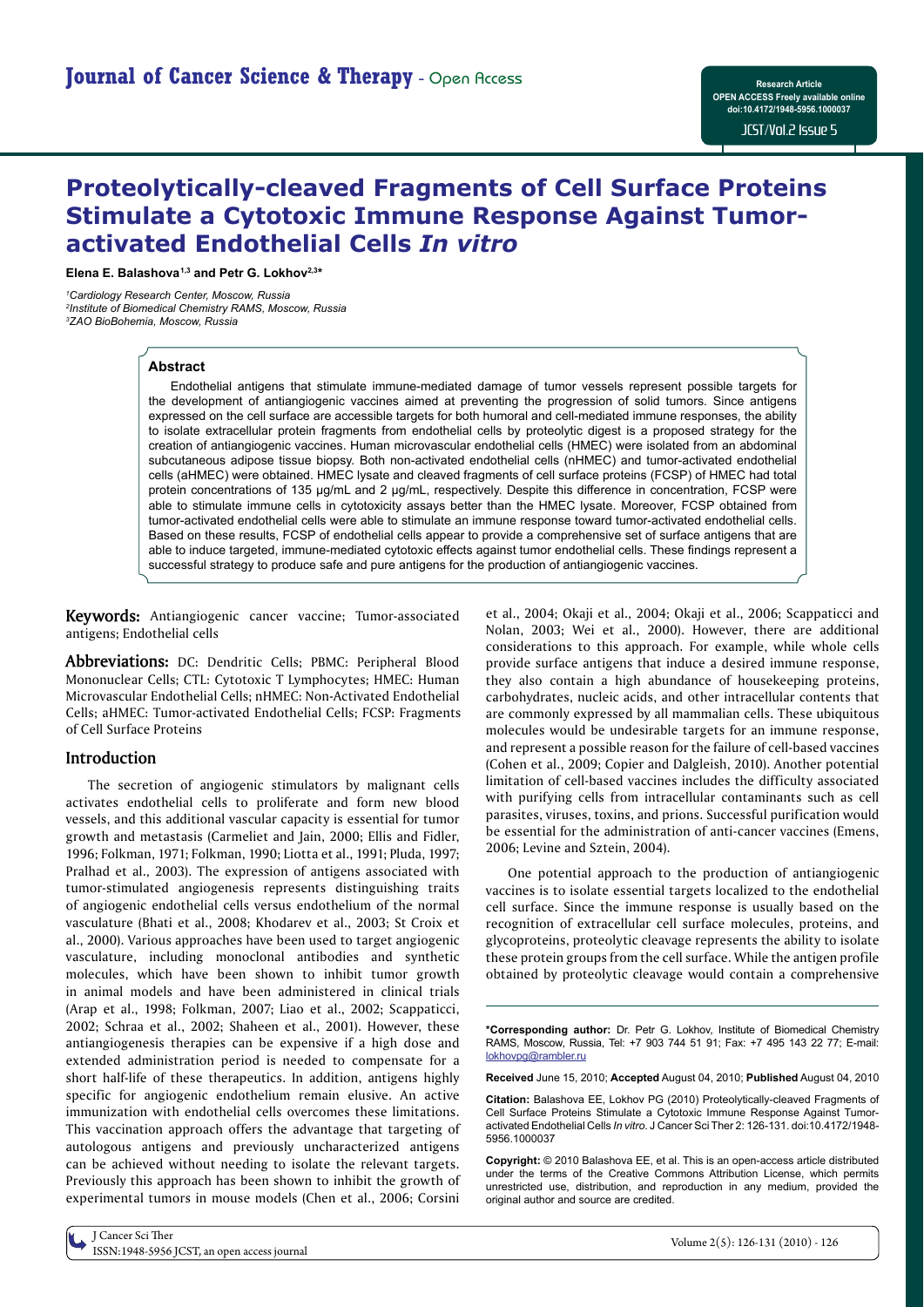set of native antigens, the immune system could be directed to recognize a subset of these antigens that do not represent ubiquitous molecules presented in all normal cells. Therefore, this study investigates the ability of a trypsin treatment to proteolytically cleave the cell surface antigens of human microvascular endothelial cells (HMEC), and the use of these cleaved protein fragments to stimulate immune-mediated cytotoxic responses against tumoractivated HMEC *in vitro.*

# **Materials and Methods**

# **Primary culture of HMEC**

An abdominal subcutaneous adipose tissue biopsy was obtained from a male patient undergoing an open-abdominal surgical procedure at the National Medico-Surgical Center (Moscow, Russia). The protocol was approved by the Research Ethics Committee and the patient provided his written informed consent. The biopsy specimen was transported to the laboratory in Ringer solution (transport time 45 min), and after removal of the visible fibrous tissue, the fat was finely minced and incubated for 45h at 37°C in digest solution (0.5 mg/ml collagenase IA (Sigma-Aldrich, USA) prepared with Hank's Balanced Salt Solution (HBSS)) at a ratio of 4:1 (v/v) (Hutley et al., 2001). The digested material was then intensely shaken for 2 min then centrifuged (300  $\times$  *g* for 10 min) to separate adipocytes and free oil from the stromovascular components. The stromovascular pellet was resuspended in HBSS and washed 3 x by centrifugation (600  $\times$  *g* for 5 min). The resulting pellet was incubated in 0.25% trypsin (activity 300 U/mg, PanEco, Russia) containing 1 mM EDTA for 15 min at RT, followed by 3 washes with PBS containing 0.1% bovine serum albumin (BSA) by centrifugation (600  $\times$  g for 5 min). Endothelial cells were isolated using CD31 Dynabeads (Invitrogen, USA) according to the manufacturer's protocol, and seeded onto 1% gelatin-coated 6-well tissue culture plates in selective endothelial cell growth medium (DMEM with D-valine (PanEco, Russia), 20% fetal bovine serum (PAA Laboratories, USA), 100 U penicillin, 100 µg/ml streptomycin, 2 mM L-glutamine, 12 U/ml heparine, 50 µg/ml endothelial cell growth supplement from bovine pituitary (Sigma-Aldrich)) at 37°C in 7.5% CO<sub>2</sub>. Culture media was changed every 2-3 days and after the first passage, cells were grown to 75% confluence and used in further experiments as non-activated endothelial cells (nHMEC). To obtain tumor-activated endothelial cells (aHMEC), cell cultures were incubated for 2 days in medium collected from MCF-7 human breast adenocarcinoma cells (ATCC, Manassas, VA) as described by Folkman et al. (1979). Briefly, growth medium was aspirated and replaced with the medium to be conditioned. After 48h, the medium was collected, centrifuged for 10 min at 600 x  $g$ , filter sterilized (0.2  $\mu$ m), and added to cultures.

#### **Preparation of FCSP from HMEC**

HMEC grown to 75% confluence were washed 5  $\times$  with HBSS before being treated with 0.2 µg/mL trypsin (15000 U/mg, Promega, Madison, WI) in HBSS. One mL of trypsin solution was added to each 25 cm<sup>2</sup> flask, incubated for 20 min at 37°C in saturated humidity, then collected again and centrifuged (600  $\times$  *g* for 5 min). The resulting supernatant contained fragments of cell surface proteins (FCSP) from HMEC, and total protein concentration for this FCSP preparation was determined using a BCA™ Protein Assay Kit (Thermo Scientific, USA).

Cell growth medium containing 20% FCS was added to the treated HMEC and cell viability was determined directly in flask using the trypan blue exclusion method (Hudson and Hay, 1980). Viability of cells that became detached during trypsin digestion was also taken into account. The number of viable cells present was calculated by subtracting an average number of cells stained with trypan blue from the average number of cells observed in 5 separate fields.

## **Preparation of HMEC lysate**

HMEC grown to 75% confluence in 25 cm<sup>2</sup> flasks were washed 5 x with HBSS then detached with a cell scraper in 1 mL HBSS. Collected cells were freeze-thawed three times (Nestle et al., 1998) then centrifuged for 5 min at  $600 \times g$ . Protein concentrations were determined using a BCA™ Protein Assay Kit and supernatants were used to load DC.

### **Preparation of cell lysate- and FCSP-loaded DC**

Monocyte-derived DC were generated as described previously (Romani et al., 1994). Briefly, fresh peripheral blood mononuclear cells (PBMC) from healthy donors were isolated using Ficoll-Hypaque (PanEco, Russia) gradient centrifugation and were then allowed to adhere to culture flasks for 1h. Non-adherent cells were collected and centrifuged, and cell pellets were mixed with autologous serum containing 10% DMSO and stored in liquid nitrogen. Cryopreserved, non-adherent PBMC were later used as a source of effector cells (cytotoxic T lymphocytes, CTL) for cytotoxicity assays. The adherent cell fraction was cultured in RPMI-1640 (PanEco) supplemented with 10% FBS (PAA Laboratories) in the presence of 1000 U/mL granulocyte macrophage colony-stimulating factor (Sigma-Aldrich) and 1000 U/ mL interleukin-4 (Sigma-Aldrich). After 6 d in culture, either HMEC lysate  $(250 \mu g/mL, 1 mL)$  or FCSP  $(3 \mu g/mL, 1 mL)$  were combined with an equal volume (1 mL) of immature DC. Antigen loading was allowed to occur for 3h, then DC were matured with 1000 U/mL tumor necrosis factor- $\alpha$  (Sigma-Aldrich) for 48h. Matured, lysate- or FCSP-loaded DC were then used to stimulate CTL. For successive cycles of CTL stimulation, aliquots of matured and loaded DC were cryopreserved and thawed as needed. The freezing method used has been previously described (John et al., 2005)*.*

# **Stimulation of CTL**

Lysate- or FCSP-loaded DC  $(4.5 \times 10^4)$  were washed with HBSS and cultured in 6-well plates. DC were combined with  $9 \times 10^5$ autologous non-adherent PBMC (1:20) in4 mL of RPMI-1640 medium supplemented with 30 U/mL clinical grade human interleukin-2 (Ronkoleukin, Russia) and 10% FBS, and this medium was replaced every third day. The second portion of antigen-loaded DC was added to PBMC 7 d after stimulation. After another 5 d, non-adherent PBMC containing stimulated CTL were washed by centrifugation and used in cytotoxicity assays as effector cells.

#### **Cytotoxicity assays**

HMEC  $(2 \times 10^4 \text{ cells/well})$  were seeded into 48-well plates, which yielded  $3.7 \times 10^4$  cells/well after 48h. Effector CTL were then added to HMEC at an effector: target ratio of 8:1. On the  $3<sup>rd</sup>$  day, target HMEC were washed to remove CTL and were photographed using an inverted phase contrast microscope. In duplicate wells, attached HMEC were trypsinized and viability was detected using trypan blue exclusion. Cell counts were averaged over three measurements and the number of HMEC in the absence of effector CTL, as well as with CTL that had been stimulated with unloaded DC, were used as controls. Statistically significant differences were determined using Student's t-test.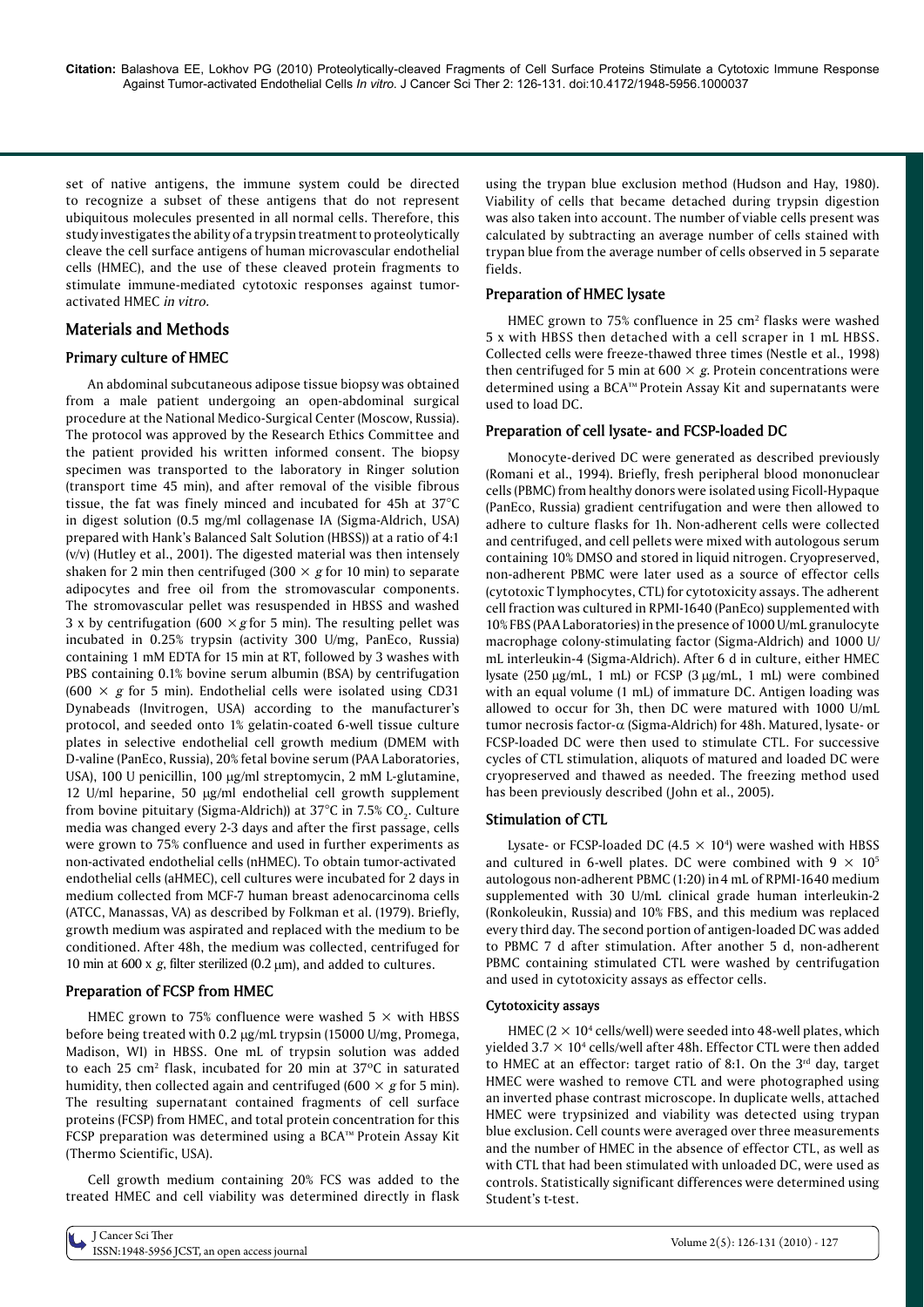

**Figure 1:** Primary culture of human microvascular endothelial cells (HMEC). A representative colony of microvascular endothelial cells associated with anti-CD31 beads 24h after isolation (a), and after the first passage (b). There were no cells not associated with CD31 beads that would represent contaminating cells. Images were obtained using an inverted phase contrast microscope (scale bar: 50 μm). Arrows show beads attached to cells.



**Figure 2: HMEC viability following treatment with trypsin.** *In situ* trypan blue staining of endothelial cell cultures at various timepoints during treatment with 0.2 μg/mL trypsin (activity 1500 U/mg). The percentage of dead cells were calculated as the average number of stained cells  $\pm$  SD per field with the result from each of the five fields being averaged. The dotted line shows percent of dead cells corresponding to time which has been selected for obtaining of FCSP.

# **Results**

# **Primary culture of HMEC**

To isolate micro vascular endothelial cells from a biopsy of abdominal fat obtained, anti-CD31 beads were used as described in the Materials and methods. Figure 1a shows a colony of endothelial cells isolated after 24h with numerous beads still attached to the isolated cells. After 7 d, the endothelial cells isolated formed a confluent monolayer, with the number of beads bound per cell decreasing with each replication cycle. As shown in Figure 1b, beads were still attached to endothelial cells when the first passaging following isolation was performed, yet no evidence of overgrowth by contaminating cells was detected. Thus, a primary culture of HMEC was established.

# **Preparation of FCSP**

To select conditions optimal for the cleavage of extracellular proteins from HMEC, *in situ* trypan blue staining of HMEC was used

J Cancer Sci Ther J Cancer Sci Iner<br>ISSN:1948-5956 JCST, an open access journal variables are seen to the second variables of the Volume 2(5): 126-131 (2010) - 128

to assay the cell death rate following treatment with a  $2 \times 10^{-5}$ % solution of highly purified (activity 15000 U/mg) trypsin. The cell death rate did not exceed 0.5% after incubation of the HMEC with trypsin for 20 min, therefore, these conditions were selected for the preparation FCSP. The total protein concentration for preparations of FCSP vs. HMEC lysates was 2 µg/mL vs. 135 µg/mL, respectively.

# **Cytotoxicity assays**

The immunologic properties of the FCSP were also evaluated by loading DC with the digested material and stimulating normal human cytotoxic T lymphocytes (CTL). In these cytotoxicity assays, unloaded DC were used as controls and lysate-loaded DC were used as reference DC. CTL stimulated with FCSP-loaded DC were observed to kill target HMEC as effectively as CTL stimulated with lysate-loaded DC. Similar observations were made for nonactivated and activated HMEC used as target cells (Figure 3, c-f & c'-f', respectively).

On day 3, surviving endothelial cells were detected using trypan blue exclusion (Figure 4) and a slight increase in cytotoxic activity was observed when CTL stimulated with unloaded DC were incubated with target HMEC (Figure 4 b, b'). CTL stimulated with DC loaded with FCSP were more effective than CTL stimulated with DC loaded with lysate in killing target HMEC at each assay point (Figure 4, c vs. e, d vs. f, c' vs. e', and d' vs. f';  $p < 0.05$  for d' vs. f'). Furthermore, DC loaded with FCSP prepared from activated endothelial cells resulted in more effective killing activated than non-activated target endothelial cells (Figure 4 e' vs. f', *p* < 0.01). Similar results were obtained when DC loaded with FCSP prepared from non-activated endothelial cells toward activated or nonactivated targeted endothelial cells, and killing was more effective in the latter case (Figure 4 e vs. f,  $p < 0.05$ ).

# **Discussion**

Many studies have shown that cancer cells can provide a comprehensive set of native antigens suitable for inducing an immune response (Chiang et al., 2010; de Gruijl et al., 2008; Thompson and Dessureault, 2007), therefore, a similar approach has been proposed for the use of endothelial cells to develop antiangiogenic, anti-cancer vaccines. However, numerous shortcomings have been associated with the use of whole endothelial cells. For example, while endothelial cells provide the extracellular macromolecules, which are accessible to antibodies and cytotoxic cells of the immune system, they also include intracellular substances which are ubiquitous in all mammalian cells, including normal endothelial cells (Cohen et al., 2009). Another crucial shortcoming is the possible presence of cell parasites, viruses, toxins, or prions in cells, which would make the administration of any whole cell preparations dangerous. Therefore, an approach which allows a subset of extracellular antigens to be isolated and used to develop vaccines is needed.

In this study, cell surface antigens were obtained from primary culture of HMEC. By carefully manipulating the cells and using a highly purified protease, antigenic targets present on the cell surface, referred to as FCSP, were isolated. The decision to use HMEC in these assays was based on previous characterizations of endothelial cells involved in tumor angiogenesis which predominantly identified endothelial cells of micro vascular origin. In addition, micro vascular endothelial cells exhibit a number of functional differences compared to large vessel-derived endothelial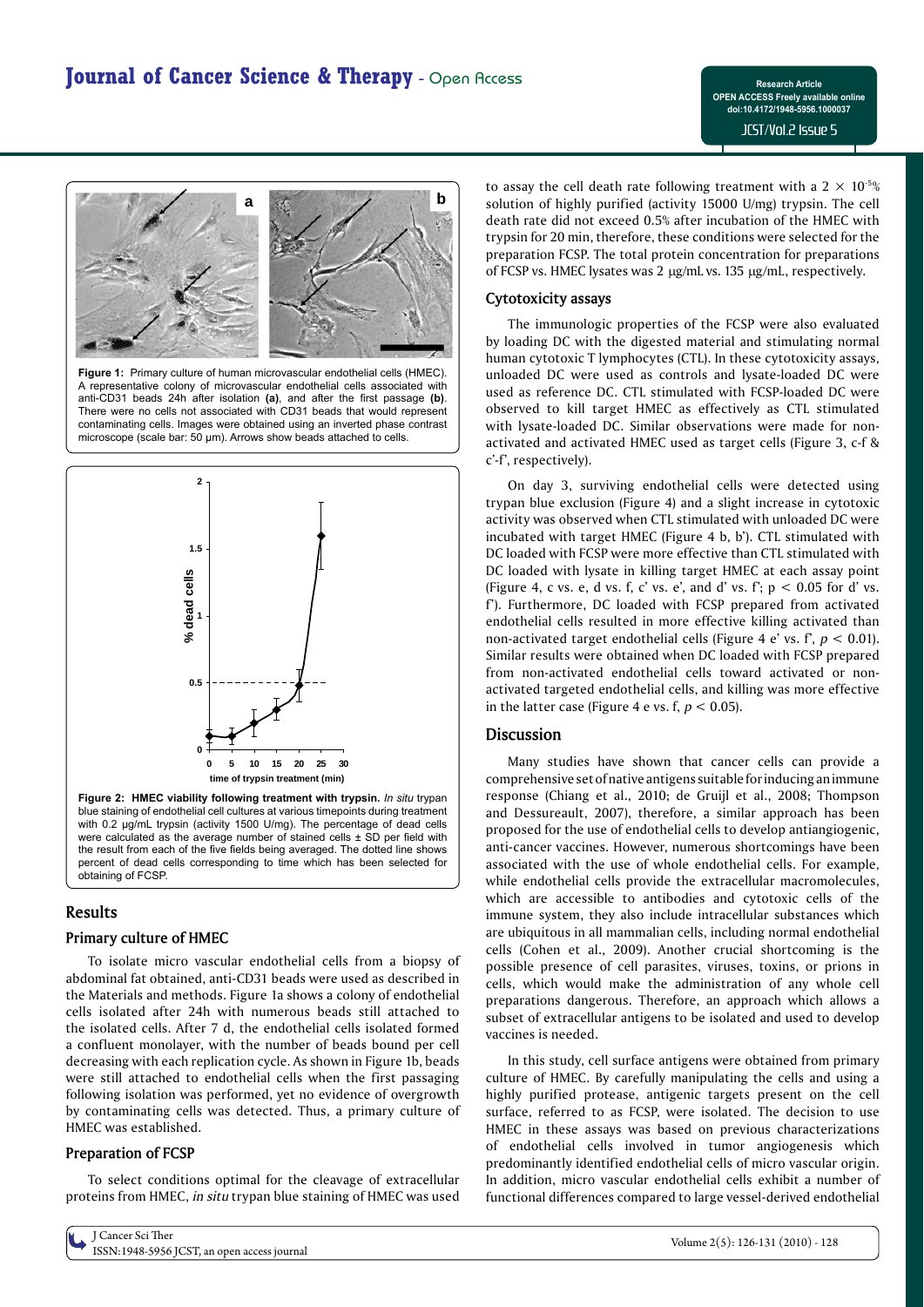

**Figure 3: CTL-mediated lysis of HMEC in cytotoxicity assays.** Nonactivated HMEC (nHMEC) and tumor-conditioned medium activated HMEC (aHMEC)  $(3.7 \times 10^4 \text{ cells/well})$  were incubated with effector CTL at a ratio of 1:8 and were imaged using an inverted phase contrast microscope. Untreated nHMEC and aHMEC **(a, a')** are compared with nHMEC and aHMEC incubated with: CTL stimulated with control (unloaded with antigens) DC **(b, b')**, CTL stimulated with DC loaded with aHMEC lysate **(c, c')**, CTL stimulated with DC loaded with nHMEC lysate **(d, d')**, CTL stimulated with DC loaded with FCSP prepared from aHMEC **(e, e')**, and CTL stimulated with DC loaded with FCSP prepared from nHMEC **(f, f')**. For panels a-f, nHMEC are the target cells, and in panels a'-f', aHMEC are the target cells.

cells (Kumar et al., 1987; Lang et al., 2003), including their response to stimulators (Hewett, 2001; Shreeniwas et al., 1991) and their regulation of extracellular protein expression (Lee et al., 1992; Swerlick et al., 1992a; Swerlick et al., 1992b). Although the isolation



and culture of micro vascular endothelial cells is difficult due to the potential for contamination from other cell types, including mesothelial cells (Hewett et al., 1993; Hull et al., 1996; Potzsch et al., 1990), the use of magnetic beads coated with anti-CD31 antibodies was shown in this study to address this problem since HMEC were the predominant population expressing CD31 (Figure 1), which is consistent with the results of other studies (Hewett and Murray, 1994; Hull et al., 1996).

The use of proteases to isolate a subset of cell surface antigens for anti angiogenesis vaccines is only useful if the treatment with proteases is associated with a low rate of cell death. This is necessary to avoid the contamination of the isolated extracellular antigens with the intracellular contents released from dead cells. In this study, a cell death rate of less than 0.5% was achieved following treatment with trypsin (Figure 2). Moreover, the protein content of the FCSP preparations was found to be  $2 \mu g/mL$ , which was significantly lower than the protein content of HMEC lysates (135  $\mu$ g/ mL). This difference in the concentration of antigens detected is due to the presence of both extracellular and intracellular proteins in the HMEC lysates, while the FCSP preparations only contain proteins that were cleaved from the cell surface. This is consistent with data reported in a previous study where  $\sim$  5  $\mu$ g of protein was isolated from the plasma membrane of  $1 \times 10^6$  mammalian cells (Deblaquiere and Burgess, 1999).

To confirm that the FCSP contained essential antigens for vaccination, the immunogenic properties of both FCSP preparations and cell lysates were compared. Using an *in vitro* model of human antiangiogenic therapies where human CTL were incubated with endothelial cell targets, DC loaded with FCSP were found to stimulate the cytotoxic actions of CTL just as effectively as DC loaded with lysates (Figure 4). Therefore, despite the much lower concentration of total protein associated with the FCSP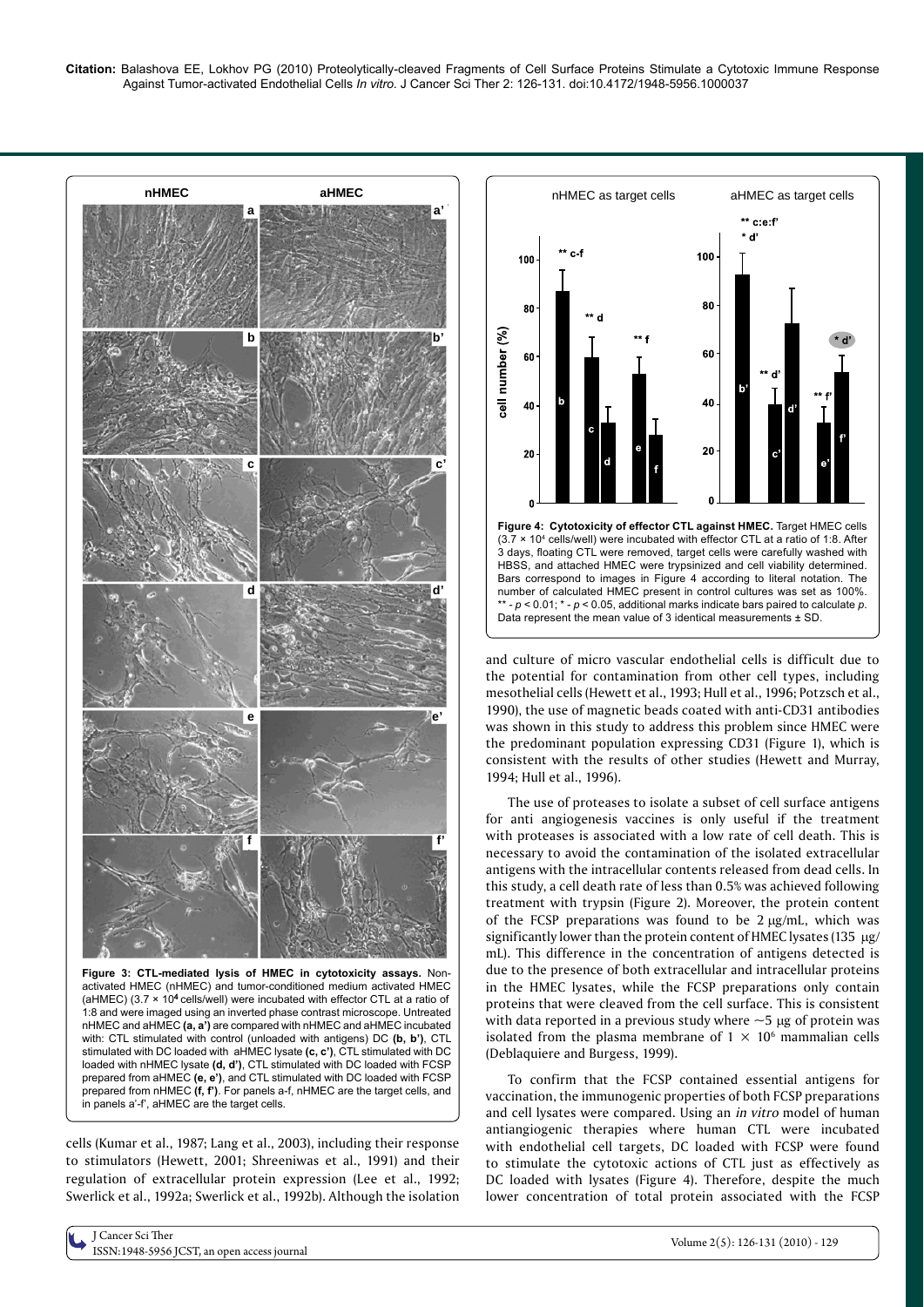preparations, the same ability to induce cytotoxic activity in CTL indicated that the necessary antigens were present in the absence of intracellular proteins. Correspondingly, this proof-of-concept study demonstrated that the treatment of endothelial cells with trypsin can release antigenic targets that are sufficient to induce antiangiogenic, antitumor immune responses *in vitro*.

Endothelial cells in tumors that are stimulated to proliferate in response to tumor-secreted stimulators, undergo changes that make them distinct from endothelial cells of the normal vasculature, particularly in regard to expression of cell surface macromolecules (Ruoslahti and Rajotte, 2000; St Croix et al., 2000). By performing cytotoxicity assays with tumor-activated HMEC as the target cells, the capacity for the treatment of HMEC with trypsin to provide antigens for the stimulation of the immune response specifically for tumor endothelial cells was demonstrated. Similarly, activation of endothelial cells by tumor-conditioned medium has previously been shown to be a widely accepted *in vitro* model of tumor-activated endothelial cells (Folkman and Haudenschild, 1980; Folkman et al., 1979; Li et al., 2003; Papetti and Herman, 2002).

CTL stimulated with DC loaded with FCSP obtained from activated endothelial cells were associated with a greater cytotoxicity than non-activated HMEC. Moreover, CTL stimulated with DC loaded with FCSP vs. lysates obtained from non-activated endothelial cells were more cytotoxic, respectively, toward non-activated HMEC. These results suggest that FCSP of tumoractivated HMEC contain the relevant antigens to stimulate the immune response toward tumor endothelial cells. In particular, it is remarkable that FCSP stimulated the immune response better than lysates, and when aHMEC were used as the target cells, the stimulation by FCSP was statistically significant (see ellipse mark in Figure 4). We hypothesize that this is due to the absence of intracellular substances in the FCSP preparations which would otherwise interfere with target antigens during the loading of DC, thereby leading to a less targeted immune response.

#### **Conclusions**

While additional studies are need to identify the optimal choice of adjuvant and administration schedule for vaccine development, the diversity of native endothelial-associated antigens obtained, the low levels of undesirable antigens present, and the strong immune response stimulated, are all factors that demonstrate the potential for FCSP to provide antiangiogenic, anti-cancer vaccines.

#### **Acknowledgements**

I Cancer Sci Ther

We would like to thank Dr. Kira F. Kim (National Medico-Surgical Center, Moscow, Russia) for kindly provided sample of adipose tissue biopsy, and ZAO BioBohemia (Moscow, Russia) for financial support.

#### **References**

- 1. Arap W, Pasqualini R, Ruoslahti E (1998) Cancer treatment by targeted drug delivery to tumor vasculature in a mouse model. Science 279: 377-380.
- 2. Bhati R, Patterson C, Livasy CA, Fan C, Ketelsen D, et al. (2008) Molecular characterization of human breast tumor vascular cells. Am J Pathol 172: 1381-1390.
- 3. Carmeliet P, Jain RK (2000) Angiogenesis in cancer and other diseases. Nature 407: 249-257.
- 4. Chen XY, Zhang W, Wu S, Bi F, Su YJ, et al. (2006) Vaccination with viable human umbilical vein endothelial cells prevents metastatic tumors by attack on tumor vasculature with both cellular and humoral immunity. Clin Cancer Res 12: 5834-5840.
- 5. Chiang CL, Benencia F, Coukos G (2010) Whole tumor antigen vaccines. Semin Immunol 22: 132-143.
- 6. Cohen EP, Chopra A, O-Sullivan I, Kim TS (2009) Enhancing cellular cancer vaccines. Immunotherapy 1: 495-50.
- 7. Copier J, Dalgleish A (2010) Whole-cell vaccines: A failure or a success waiting to happen? Curr Opin Mol Ther 12: 14-20.
- 8. Corsini E, Gelati M, Calatozzolo C, Alessandri G, Frigerio S, et al. (2004) Immunotherapy with bovine aortic endothelial cells in subcutaneous and intracerebral glioma models in rats: effects on survival time, tumor growth, and tumor neovascularization. Cancer Immunol Immunother 53: 955-962.
- 9. de Gruijl TD, van den Eertwegh AJ, Pinedo HM, Scheper RJ (2008) Wholecell cancer vaccination: from autologous to allogeneic tumor- and dendritic cell-based vaccines. Cancer Immunol Immunother 57: 1569-1577.
- 10. Deblaquiere J, Burgess A (1999) Affinity purification of plasma membranes. J Biomol Tech 10: 64-71.
- 11. Ellis LM, Fidler IJ (1996) Angiogenesis and metastasis. Eur J Cancer 32: 2451-2460.
- 12. Emens LA (2006) Roadmap to a better therapeutic tumor vaccine. Int Rev Immunol 25: 415-443.
- 13. Folkman J (1971) Tumor angiogenesis: therapeutic implications. N Engl J Med 285: 1182-1186.
- 14. Folkman J (1990) What is the evidence that tumors are angiogenesis dependent? J Natl Cancer Inst 82: 4-6.
- 15. Folkman J (2007) Angiogenesis: an organizing principle for drug discovery? Nat Rev Drug Discov 6: 273-286.
- 16. Folkman J, Haudenschild C (1980) Angiogenesis in vitro. Nature 288: 551- 556.
- 17. Folkman J, Haudenschild CC, Zetter BR (1979) Long-term culture of capillary endothelial cells. Proc Natl Acad Sci U S A 76: 5217-5221.
- 18. Hewett PW (2001) Identification of tumour-induced changes in endothelial cell surface protein expression: an in vitro model. Int J Biochem Cell Biol 33: 325-335.
- 19. Hewett PW, Murray JC (1994) Human omental mesothelial cells: A simple method for isolation and discrimination from endothelial cells. In Vitro Cell Dev Biol 30: 145–147.
- 20. Hewett PW, Murray JC, Price EA, Watts ME, Woodcock M (1993) Isolation and characterization of microvessel endothelial cells from human mammary adipose tissue. In Vitro Cell Dev Biol Anim 29A: 325-331.
- 21. Hudson L, Hay FC (1980) Practical Immunology. Blackwell Scientific Publications, Oxford, 29-31.
- 22. Hull MA, Hewett PW, Brough JL, Hawkey CJ (1996) Isolation and culture of human gastric endothelial cells. Gastroenterology 111: 1230-1240.
- 23. Hutley LJ, Herington AC, Shurety W, Cheung C, Vesey DA, et al. (2001) Human adipose tissue endothelial cells promote preadipocyte proliferation. Am J Physiol Endocrinol Metab 281: E1037-E1044.
- 24. John J, Dalgleish A, Melcher A, Pandha H (2005) Cryopreserved dendritic cells for intratumoral immunotherapy do not require re-culture prior to human vaccination. J Immunol Methods 299: 37-46.
- 25. Khodarev NN, Yu J, Labay E, Darga T, Brown CK, et al. (2003) Tumourendothelium interactions in co-culture: coordinated changes of gene expression profiles and phenotypic properties of endothelial cells. J Cell Sci 116: 1013-1022.
- 26. Kumar S, West DC, Ager A (1987) Heterogeneity in endothelial cells from large vessels and microvessels. Differentiation 36: 57-70.
- 27. Lang I, Pabst MA, Hiden U, Blaschitz A, Dohr G, et al. (2003) Heterogeneity of microvascular endothelial cells isolated from human term placenta and macrovascular umbilical vein endothelial cells. Eur J Cell Biol 82: 163-173.
- 28. Lee KH, Lawley TJ, Xu YL, Swerlick RA (1992) VCAM-1-, ELAM-1-, and ICAM-1-independent adhesion of melanoma cells to cultured human dermal microvascular endothelial cells. J Invest Dermatol 98: 79-85.
- 29. Levine MM, Sztein MB (2004) Vaccine development strategies for improving immunization: the role of modern immunology. Nat Immunol 5: 460-464.
- 30. Li A, Li H, Zhang J, Jin G, Xiu R (2003) The mitogenic and anti-apoptotic activity of tumor conditioned medium on endothelium. Clin Hemorheol Microcirc 29: 375-382.